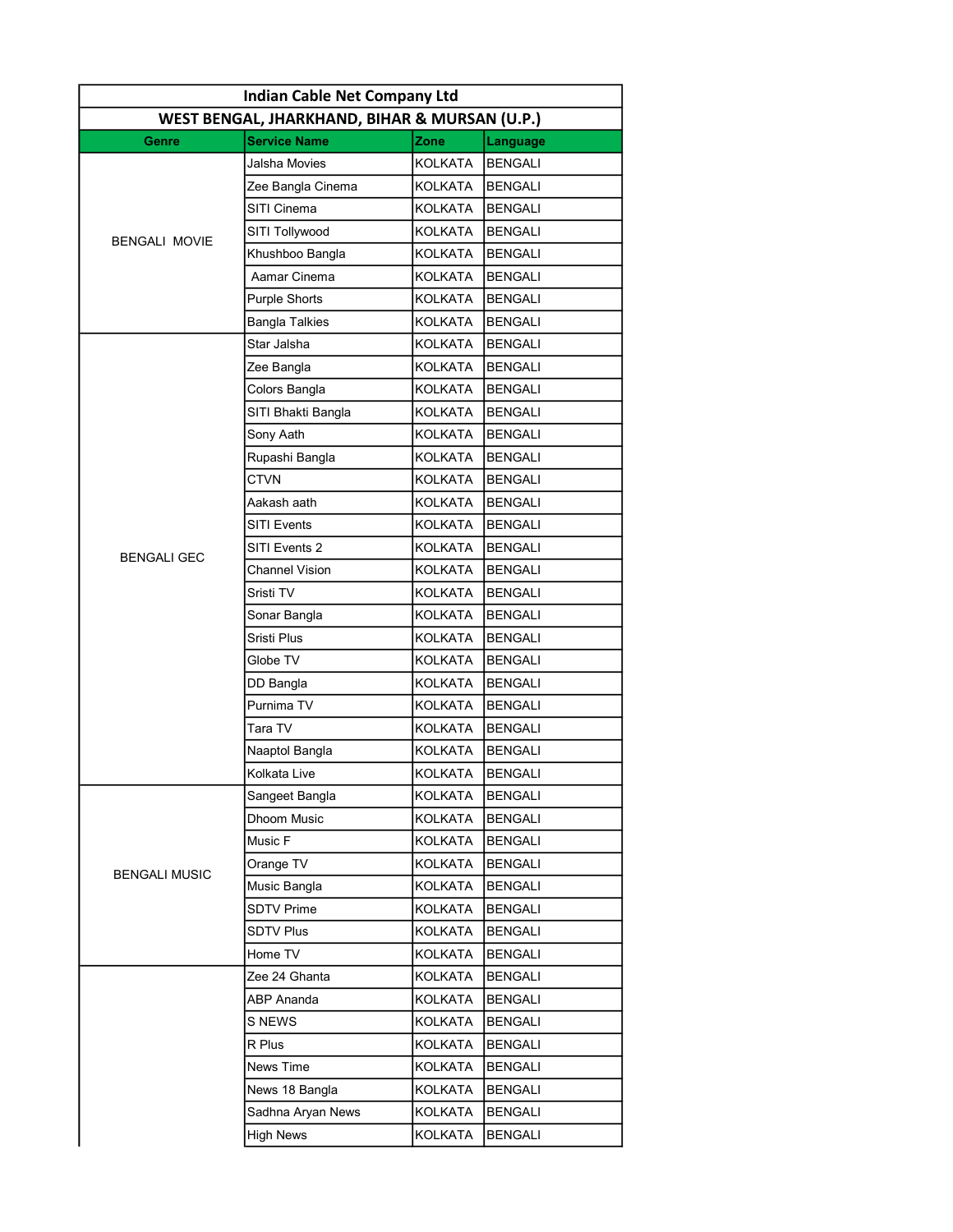| <b>BENGALI NEWS</b>   | <b>Bangla Time</b>  | KOLKATA        | <b>BENGALI</b> |
|-----------------------|---------------------|----------------|----------------|
|                       | <b>Artage News</b>  | <b>KOLKATA</b> | <b>BENGALI</b> |
|                       | Calcutta News       | KOLKATA        | BENGALI        |
|                       | Uttorer Khobor      | KOLKATA        | <b>BENGALI</b> |
|                       | Jayatu Bangla       | KOLKATA        | BENGALI        |
|                       | Kolkata TV          | KOLKATA        | <b>BENGALI</b> |
|                       | Tara Newz           | KOLKATA        | <b>BENGALI</b> |
|                       | <b>Express News</b> | KOLKATA        | <b>BENGALI</b> |
|                       | Vision 24           | KOLKATA        | <b>BENGALI</b> |
|                       | <b>Montel News</b>  | KOLKATA        | <b>BENGALI</b> |
|                       | <b>LMCL Prime</b>   | KOLKATA        | <b>BENGALI</b> |
|                       | <b>LMCL Movies</b>  | KOLKATA        | BENGALI        |
| <b>BENGALI OTHERS</b> | <b>LMCL Digital</b> | KOLKATA        | <b>BENGALI</b> |
|                       | <b>LMCL Classic</b> | KOLKATA        | <b>BENGALI</b> |
|                       | Discovery Bengali   | KOLKATA        | <b>BENGALI</b> |
|                       | Aastha              | KOLKATA        | HINDI          |
|                       | Arihant             | KOLKATA        | <b>HINDI</b>   |
|                       | Satsang             | KOLKATA        | HINDI          |
|                       | Parash              | <b>KOLKATA</b> | HINDI          |
|                       | Sanskar             | KOLKATA        | <b>HINDI</b>   |
|                       | Divya               | KOLKATA        | HINDI          |
|                       | Katyayani           | KOLKATA        | hindi          |
| <b>DEVOTIONAL</b>     | Peace of Mind       | KOLKATA        | <b>ENGLISH</b> |
|                       | God TV              | KOLKATA        | <b>ENGLISH</b> |
|                       | Day Star            | KOLKATA        | ENGLISH        |
|                       | Jinvani             | KOLKATA        | <b>HINDI</b>   |
|                       | Channel Win         | KOLKATA        | <b>ENGLISH</b> |
|                       | Shubhsandesh TV     | <b>KOLKATA</b> | HINDI          |
|                       | Parthana Bhaban     | <b>KOLKATA</b> | HINDI          |
|                       | Aastha Bhajan       | KOLKATA        | HINDI          |
|                       | Star World          | <b>KOLKATA</b> | <b>ENGLISH</b> |
|                       | Zee Café            | KOLKATA        | <b>ENGLISH</b> |
| ENGLISH GEC           | AXN                 | <b>KOLKATA</b> | <b>ENGLISH</b> |
|                       | Comedy Central      | KOLKATA        | <b>ENGLISH</b> |
|                       | Colors Infinity     | <b>KOLKATA</b> | <b>ENGLISH</b> |
|                       | <b>Star Movies</b>  | KOLKATA        | ENGLISH        |
|                       | &Flix               | KOLKATA        | <b>ENGLISH</b> |
| ENGLISH MOVIES        | MNX                 | KOLKATA        | <b>ENGLISH</b> |
|                       | HBO                 | <b>KOLKATA</b> | <b>ENGLISH</b> |
|                       | Sony PIX            | KOLKATA        | <b>ENGLISH</b> |
|                       | Movies Now          | KOLKATA        | <b>ENGLISH</b> |
|                       | Romedy Now          | KOLKATA        | <b>ENGLISH</b> |
|                       | WB India            | KOLKATA        | <b>ENGLISH</b> |
| <b>ENGLISH MUSIC</b>  | VH1                 | <b>KOLKATA</b> | <b>ENGLISH</b> |
|                       | <b>NGC Music</b>    | KOLKATA        | <b>ENGLISH</b> |
|                       | CNBC TV18           | KOLKATA        | <b>ENGLISH</b> |
|                       | ET Now              | KOLKATA        | <b>ENGLISH</b> |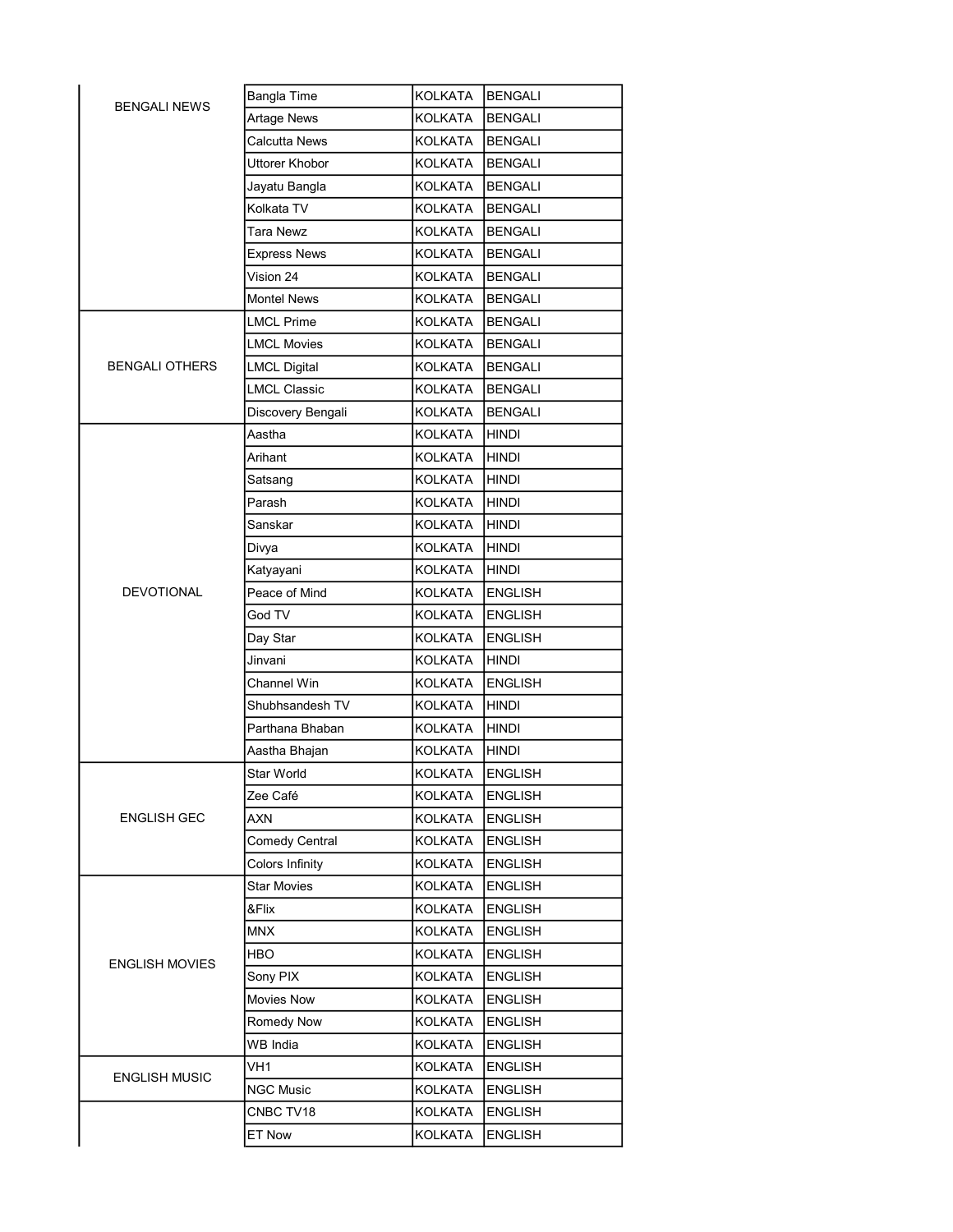|  | <b>Times Now</b>         | KOLKATA                | <b>ENGLISH</b> |                      |
|--|--------------------------|------------------------|----------------|----------------------|
|  | CNN-News 18              | KOLKATA                | <b>ENGLISH</b> |                      |
|  | Republic TV              | KOLKATA                | <b>ENGLISH</b> |                      |
|  | <b>ENGLISH NEWS</b>      | India Today            | KOLKATA        | <b>ENGLISH</b>       |
|  |                          | Wion                   | KOLKATA        | <b>ENGLISH</b>       |
|  |                          | <b>Mirror Now</b>      | KOLKATA        | <b>ENGLISH</b>       |
|  |                          | <b>BBC World</b>       | KOLKATA        | <b>ENGLISH</b>       |
|  |                          | NDTV 24x7              | <b>KOLKATA</b> | <b>ENGLISH</b>       |
|  |                          | <b>CNN</b>             | KOLKATA        | <b>ENGLISH</b>       |
|  |                          | Star Jalsha HD         | KOLKATA        | <b>BANGLA</b>        |
|  | <b>HD BENGALI</b>        | Zee Bangla HD          | KOLKATA        | <b>BANGLA</b>        |
|  |                          | Colors Bangla HD       | KOLKATA        | <b>BANGLA</b>        |
|  |                          | Jalsha Movies HD       | KOLKATA        | <b>BANGLA</b>        |
|  |                          | Star World HD          | KOLKATA        | <b>ENGLISH</b>       |
|  | HD ENGLISH GEC           | Zee Café HD            | KOLKATA        | <b>ENGLISH</b>       |
|  |                          | Comedy Central HD      | KOLKATA        | <b>ENGLISH</b>       |
|  |                          | <b>Star Movies HD</b>  | KOLKATA        | <b>ENGLISH</b>       |
|  |                          | &Flix HD               | KOLKATA        | <b>ENGLISH</b>       |
|  | <b>HD ENGLISH MOVIES</b> | Movies Now HD          | KOLKATA        | <b>ENGLISH</b>       |
|  |                          | Sony PIX HD            | KOLKATA        | <b>ENGLISH</b>       |
|  |                          | MN+ HD                 | KOLKATA        | <b>ENGLISH</b>       |
|  |                          | HBO HD                 | KOLKATA        | <b>ENGLISH</b>       |
|  |                          | Star Plus HD           | KOLKATA        | <b>HINDI</b>         |
|  |                          | Zee TV HD              | KOLKATA        | <b>HINDI</b>         |
|  |                          | Sony HD                | KOLKATA        | <b>HINDI</b>         |
|  | HD HINDI GEC             | Colors HD              | KOLKATA        | HINDI                |
|  |                          | Discovery Jeet HD      | KOLKATA        | <b>HINDI</b>         |
|  |                          | & TV HD                | KOLKATA        | <b>HINDI</b>         |
|  |                          | Star Bharat HD         | KOLKATA        | <b>HINDI</b>         |
|  |                          | SAB HD                 | KOLKATA        | <b>HINDI</b>         |
|  |                          | Star Gold HD           | KOLKATA        | <b>HINDI</b>         |
|  | <b>HD HINDI MOVIES</b>   | Zee Cinema HD          | <b>KOLKATA</b> | <b>HINDI</b>         |
|  |                          | MAX HD                 | <b>KOLKATA</b> | <b>HINDI</b>         |
|  |                          | & Pictures HD          | <b>KOLKATA</b> | <b>HINDI</b>         |
|  | HD HINDI MUSIC           | MTV Beats HD           | <b>KOLKATA</b> | <b>HINDI</b>         |
|  |                          | Discovery HD World     | KOLKATA        | <b>ENGLISH</b>       |
|  |                          | NGC HD                 | KOLKATA        | <b>ENGLISH</b>       |
|  | HD INFO/EDU/LIFE STYLE   | History TV 18 HD       | <b>KOLKATA</b> | <b>ENGLISH</b>       |
|  |                          | Animal Planet HD World | KOLKATA        | <b>HINDI/ENGLISH</b> |
|  |                          | NGC Wild HD            | KOLKATA        | <b>ENGLISH</b>       |
|  |                          | Travel Xp HD           | KOLKATA        | <b>ENGLISH</b>       |
|  |                          | TLC HD World           | <b>KOLKATA</b> | <b>ENGLISH</b>       |
|  |                          | Fox life HD            | <b>KOLKATA</b> | <b>ENGLISH</b>       |
|  |                          | Sony Ten 3 HD          | <b>KOLKATA</b> | <b>ENGLISH</b>       |
|  |                          | Sony Six HD            | KOLKATA        | <b>ENGLISH</b>       |
|  |                          | Star Sports 1 HD       | <b>KOLKATA</b> | <b>ENGLISH</b>       |
|  | HD SPORTS                | Star Sports 2 HD       | <b>KOLKATA</b> | <b>ENGLISH</b>       |
|  |                          |                        |                |                      |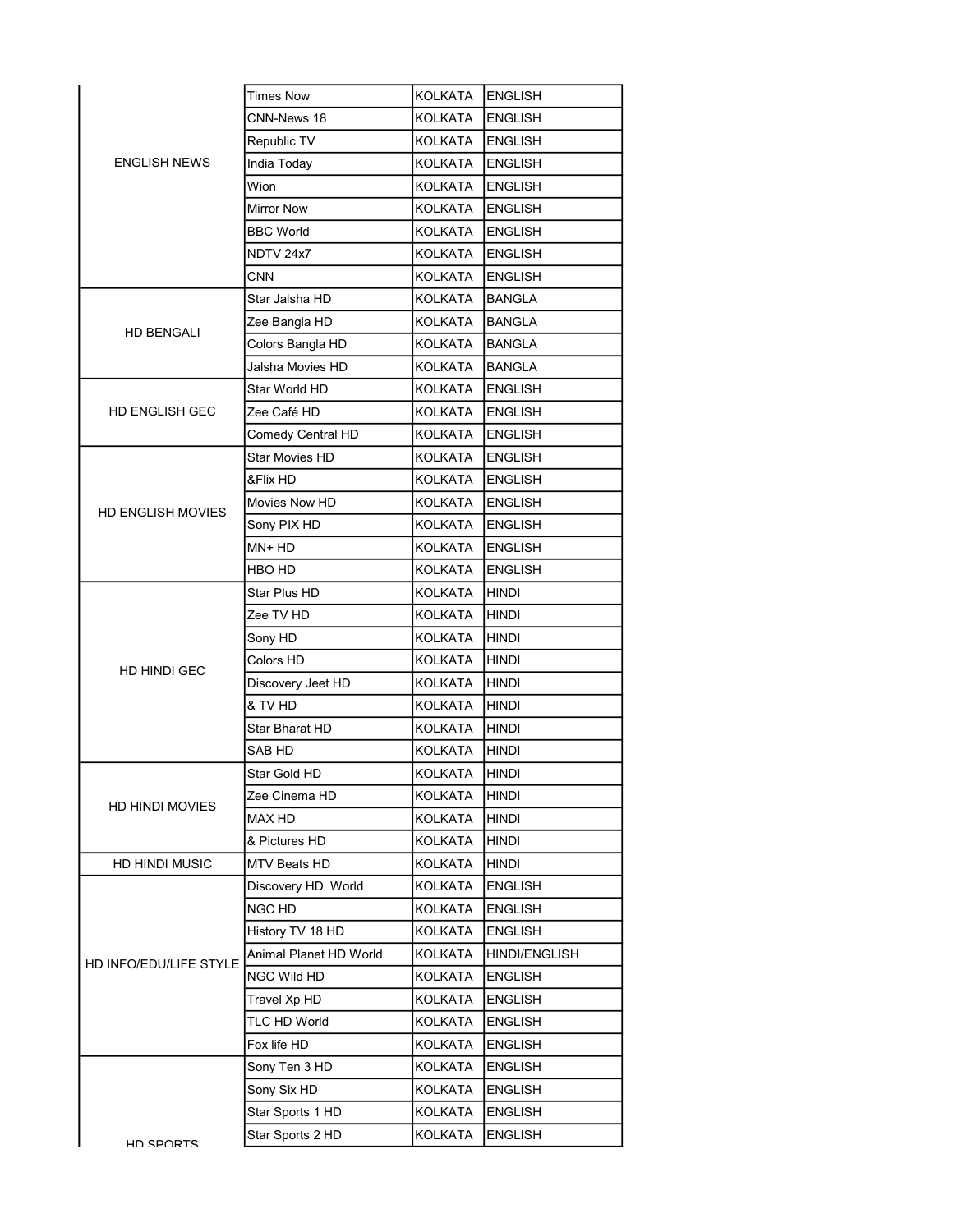| טורוט וט שוו        | Star Sports Hindi HD     | KOLKATA        | <b>HINDI</b>   |
|---------------------|--------------------------|----------------|----------------|
|                     | SS Select 1 HD           | KOLKATA        | <b>ENGLISH</b> |
|                     | SS Select 2 HD           | KOLKATA        | <b>ENGLISH</b> |
|                     | Sony ESPN HD             | KOLKATA        | <b>HINDI</b>   |
|                     | SITI Music               | KOLKATA        | HINDI          |
|                     | <b>Star Plus</b>         | KOLKATA        | <b>HINDI</b>   |
|                     | Zee TV                   | KOLKATA        | HINDI          |
|                     | Colors                   | KOLKATA        | <b>HINDI</b>   |
|                     | Discovery Jeet           | KOLKATA        | <b>HINDI</b>   |
|                     | Sony                     | <b>KOLKATA</b> | <b>HINDI</b>   |
|                     | & TV                     | KOLKATA        | <b>HINDI</b>   |
|                     | Sab TV                   | KOLKATA        | HINDI          |
|                     | <b>Star Bharat</b>       | KOLKATA        | <b>HINDI</b>   |
|                     | Star Utsav               | KOLKATA        | <b>HINDI</b>   |
|                     | Home Shop 18             | KOLKATA        | <b>HINDI</b>   |
|                     | Sony Pal                 | KOLKATA        | <b>HINDI</b>   |
| <b>HINDI GEC</b>    | Ez Mall                  | KOLKATA        | HINDI          |
|                     | Zee Anmol                | KOLKATA        | <b>HINDI</b>   |
|                     | UTV Bindass              | KOLKATA        | <b>HINDI</b>   |
|                     | Zoom                     | KOLKATA        | <b>HINDI</b>   |
|                     | Living Foodz             | KOLKATA        | <b>HINDI</b>   |
|                     | Rishtey                  | KOLKATA        | <b>HINDI</b>   |
|                     | DD India                 | KOLKATA        | <b>HINDI</b>   |
|                     | <b>DD National</b>       | KOLKATA        | HINDI          |
|                     | DD Bharati               | <b>KOLKATA</b> | <b>HINDI</b>   |
|                     | DD Kisan                 | KOLKATA        | <b>HINDI</b>   |
|                     | SITI Romance             | KOLKATA        | <b>HINDI</b>   |
|                     | NT <sub>1</sub>          | KOLKATA        | <b>HINDI</b>   |
|                     | Metro                    | KOLKATA        | <b>HINDI</b>   |
|                     | Star Gold                | KOLKATA        | <b>HINDI</b>   |
|                     | Zee Cinema               | KOLKATA        | HINDI          |
|                     | Movies OK                | KOLKATA        | <b>HINDI</b>   |
|                     | Set Max                  | KOLKATA        | <b>HINDI</b>   |
|                     | & Pictures               | KOLKATA        | <b>HINDI</b>   |
|                     | SITI Kolkata             | KOLKATA        | <b>HINDI</b>   |
|                     | SITI Bollywood           | KOLKATA        | <b>HINDI</b>   |
|                     | <b>WOW Cinema</b>        | <b>KOLKATA</b> | <b>HINDI</b>   |
| <b>HINDI MOVIES</b> | <b>UTV Movies</b>        | KOLKATA        | <b>HINDI</b>   |
|                     | Max2                     | <b>KOLKATA</b> | <b>HINDI</b>   |
|                     | <b>UTV Action</b>        | KOLKATA        | <b>HINDI</b>   |
|                     | Zee Bollywood            | KOLKATA        | <b>HINDI</b>   |
|                     | Zee Action               | KOLKATA        | <b>HINDI</b>   |
|                     | Cinema TV                | <b>KOLKATA</b> | <b>HINDI</b>   |
|                     | SITI Action              | KOLKATA        | <b>HINDI</b>   |
|                     | <b>Rishtey Cineplex</b>  | KOLKATA        | <b>HINDI</b>   |
|                     | Star Gold Select         | KOLKATA        | <b>HINDI</b>   |
|                     | <b>Star Utsav Movies</b> | <b>KOLKATA</b> | <b>HINDI</b>   |
|                     |                          |                |                |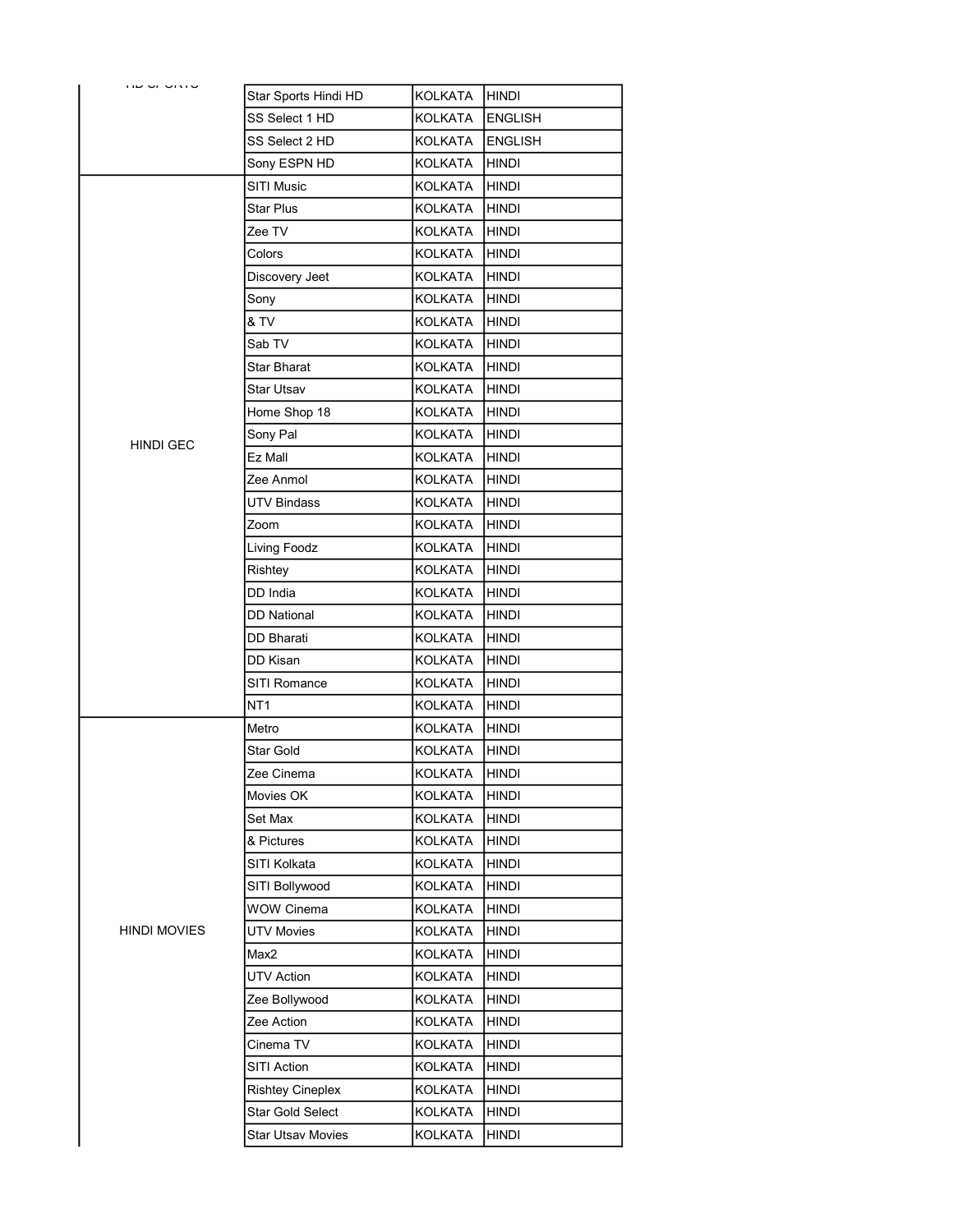|                      | <b>MTV</b>                         | KOLKATA                   | <b>HINDI</b>                     |
|----------------------|------------------------------------|---------------------------|----------------------------------|
|                      | 9XM                                | KOLKATA                   | <b>HINDI</b>                     |
|                      | Sony Mix                           | <b>KOLKATA</b>            | <b>HINDI</b>                     |
|                      | 9X Jalwa                           | KOLKATA                   | <b>HINDI</b>                     |
|                      | ETC Bollywood                      | KOLKATA                   | <b>HINDI</b>                     |
| <b>HINDI MUSIC</b>   | Music India                        | KOLKATA                   | <b>HINDI</b>                     |
|                      | Mastii                             | KOLKATA                   | <b>HINDI</b>                     |
|                      | <b>WOW Music</b>                   | <b>KOLKATA</b>            | HINDI                            |
|                      | Zing                               | KOLKATA                   | <b>HINDI</b>                     |
|                      | <b>MTV Beats</b>                   | KOLKATA                   | HINDI                            |
|                      | <b>ABP News</b>                    | KOLKATA                   | <b>HINDI</b>                     |
|                      | Zee News                           | KOLKATA                   | HINDI                            |
|                      | Aaj Tak                            | KOLKATA                   | HINDI                            |
|                      | News 18 India                      | KOLKATA                   | <b>HINDI</b>                     |
|                      | India TV                           | KOLKATA                   | HINDI                            |
|                      | Taaza TV                           | KOLKATA                   | HINDI                            |
|                      | <b>NDTV</b> India                  | KOLKATA                   | <b>HINDI</b>                     |
| <b>HINDI NEWS</b>    | <b>News Nation</b>                 | KOLKATA                   | HINDI                            |
|                      | Tez                                | KOLKATA                   | <b>HINDI</b>                     |
|                      | LS TV                              | KOLKATA                   | <b>HINDI</b>                     |
|                      | RS TV                              | KOLKATA                   | <b>HINDI</b>                     |
|                      | DD News                            | KOLKATA                   | HINDI                            |
|                      | <b>Kashis News</b>                 | KOLKATA                   | <b>HINDI</b>                     |
|                      | Zee Business                       | KOLKATA                   | <b>HINDI</b>                     |
|                      | <b>CNBC Awaaz</b>                  | KOLKATA                   | HINDI                            |
|                      | Discovery                          | KOLKATA                   | Hindi/English                    |
|                      | <b>NGC</b>                         | KOLKATA                   | <b>ENGLISH</b>                   |
|                      | History TV 18                      | KOLKATA                   | <b>ENGLISH</b>                   |
|                      | Sony BBC Earth                     | KOLKATA                   | <b>ENGLISH</b>                   |
|                      | <b>NGC Wild</b>                    | KOLKATA                   | <b>ENGLISH</b>                   |
|                      | Animal Planet                      | KOLKATA                   | <b>ENGLISH</b>                   |
|                      | Discovery SC                       | KOLKATA                   | <b>ENGLISH</b>                   |
| <b>INFOTAINMENT</b>  | NGC People                         | <b>KOLKATA</b>            | Hindi/English                    |
|                      | FYI TV 18                          | KOLKATA                   | <b>ENGLISH</b>                   |
|                      | Epic                               | KOLKATA                   | <b>ENGLISH</b>                   |
|                      | <b>TLC</b>                         | KOLKATA                   | <b>ENGLISH</b>                   |
|                      | Fox Life                           | KOLKATA                   | <b>ENGLISH</b>                   |
|                      | Travel Xp<br><b>NDTV Goodtimes</b> | KOLKATA<br><b>KOLKATA</b> | <b>ENGLISH</b><br><b>ENGLISH</b> |
|                      | Care World                         | KOLKATA                   | <b>ENGLISH</b>                   |
|                      |                                    |                           |                                  |
| <b>INTERNATIONAL</b> | Nepal 1<br>Pogo                    | KOLKATA<br>KOLKATA        | <b>ENGLISH</b><br><b>HINDI</b>   |
|                      | Cartoon Network                    | KOLKATA                   | Hindi                            |
|                      | Nick                               | KOLKATA                   | Hindi                            |
|                      | Hungama                            | KOLKATA                   | Hindi                            |
|                      | Sony Yay                           | KOLKATA                   | Hindi                            |
| <b>KIDS</b>          | Discovery KIDS                     | KOLKATA                   | Hindi                            |
|                      |                                    |                           |                                  |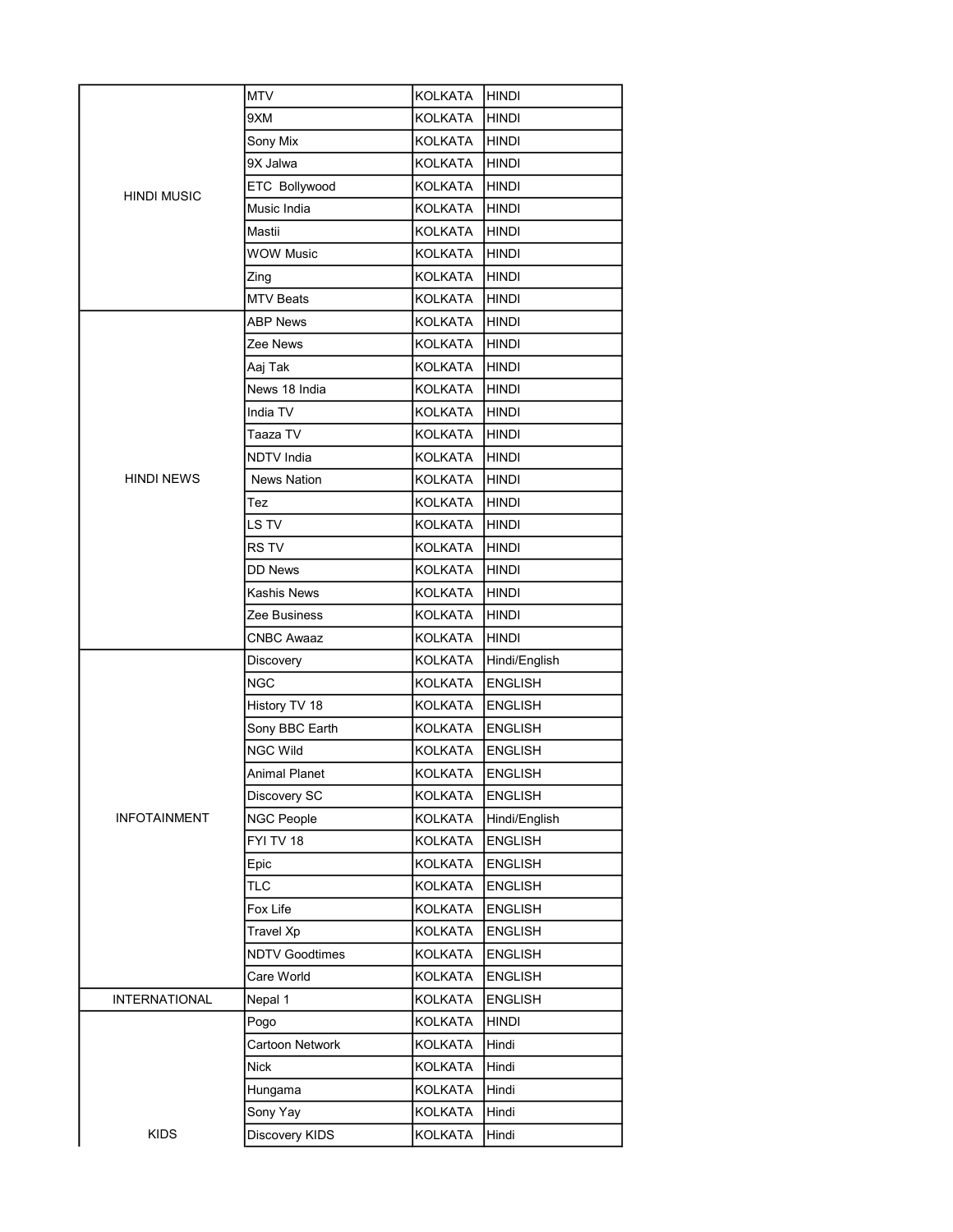|                          | Disney XD           | KOLKATA        | Hindi           |
|--------------------------|---------------------|----------------|-----------------|
|                          | Disney              | <b>KOLKATA</b> | Hindi           |
|                          | Sonic               | KOLKATA        | Hindi           |
|                          | Baby TV             | KOLKATA        | Hindi           |
|                          | Nick Junior         | KOLKATA        | Hindi           |
|                          | Zee Bihar Jharkhand | KOLKATA        | <b>BHOJPURI</b> |
|                          | News 18 Bihar/JH    | <b>KOLKATA</b> | <b>BHOJPURI</b> |
|                          | News 11             | <b>KOLKATA</b> | <b>BHOJPURI</b> |
|                          | Anjan Tv            | <b>KOLKATA</b> | <b>BHOJPURI</b> |
| REGIONAL BHOJPURI        | Big Magic Ganga     | KOLKATA        | <b>BHOJPURI</b> |
|                          | Dhisum              | <b>KOLKATA</b> | <b>BHOJPURI</b> |
|                          | Bhojpuri Cinema     | KOLKATA        | <b>BHOJPURI</b> |
|                          | Dangal              | KOLKATA        | <b>BHOJPURI</b> |
|                          | Sangeet Bhojpuri    | <b>KOLKATA</b> | <b>BHOJPURI</b> |
|                          | Colors Gujarati     | KOLKATA        | GUJRATI         |
| <b>REGIONAL GUJRATHI</b> | <b>DD Girnar</b>    | KOLKATA        | <b>GUJRATI</b>  |
|                          | TV9 Gujarati        | KOLKATA        | <b>GUJRATI</b>  |
|                          | DD Kashir           | <b>KOLKATA</b> | Hindi           |
|                          | Samay UP            | KOLKATA        | Hindi           |
| <b>REGIONAL HINDI</b>    | DD UP               | KOLKATA        | Hindi           |
|                          | DD MP               | <b>KOLKATA</b> | Hindi           |
|                          | DD Bihar            | KOLKATA        | Hindi           |
|                          | Suvarna             | <b>KOLKATA</b> | Kannada         |
|                          | Zee Kannada         | KOLKATA        | Kannada         |
|                          | Colors Kannada      | KOLKATA        | Kannada         |
|                          | Udaya TV            | <b>KOLKATA</b> | Kannada         |
|                          | Udaya Comedy        | <b>KOLKATA</b> | Kannada         |
| REGIONAL KANNDA          | DD Chandana         | KOLKATA        | Kannada         |
|                          | Udaya Movies        | KOLKATA        | Kannada         |
|                          | Udaya Music         | <b>KOLKATA</b> | Kannada         |
|                          | Udaya News          | KOLKATA        | Kannada         |
|                          | Chintu TV           | KOLKATA        | Kannada         |
|                          | Raj Music Kannada   | KOLKATA        | Kannada         |
|                          | Asianet             | KOLKATA        | Malyalam        |
| REGIONAL MALAYALAM       | <b>Asianet Plus</b> | KOLKATA        | Malyalam        |
|                          | Amrita TV           | KOLKATA        | Malyalam        |
|                          | Surya TV            | KOLKATA        | Malyalam        |
|                          | Kairali TV          | KOLKATA        | Malyalam        |
|                          | Raj Music Malayalam | <b>KOLKATA</b> | Malyalam        |
|                          | Surya Movies        | <b>KOLKATA</b> | Malyalam        |
|                          | Asianet Movies      | KOLKATA        | Malyalam        |
|                          | People              | KOLKATA        | Malyalam        |
|                          | Shalom TV           | KOLKATA        | Malyalam        |
|                          | Raj News Malayalam  | KOLKATA        | Malyalam        |
|                          | DD Malayalam        | KOLKATA        | Malyalam        |
|                          | Star Pravah         | KOLKATA        | Marathi         |
|                          | Zee Marathi         | KOLKATA        | Marathi         |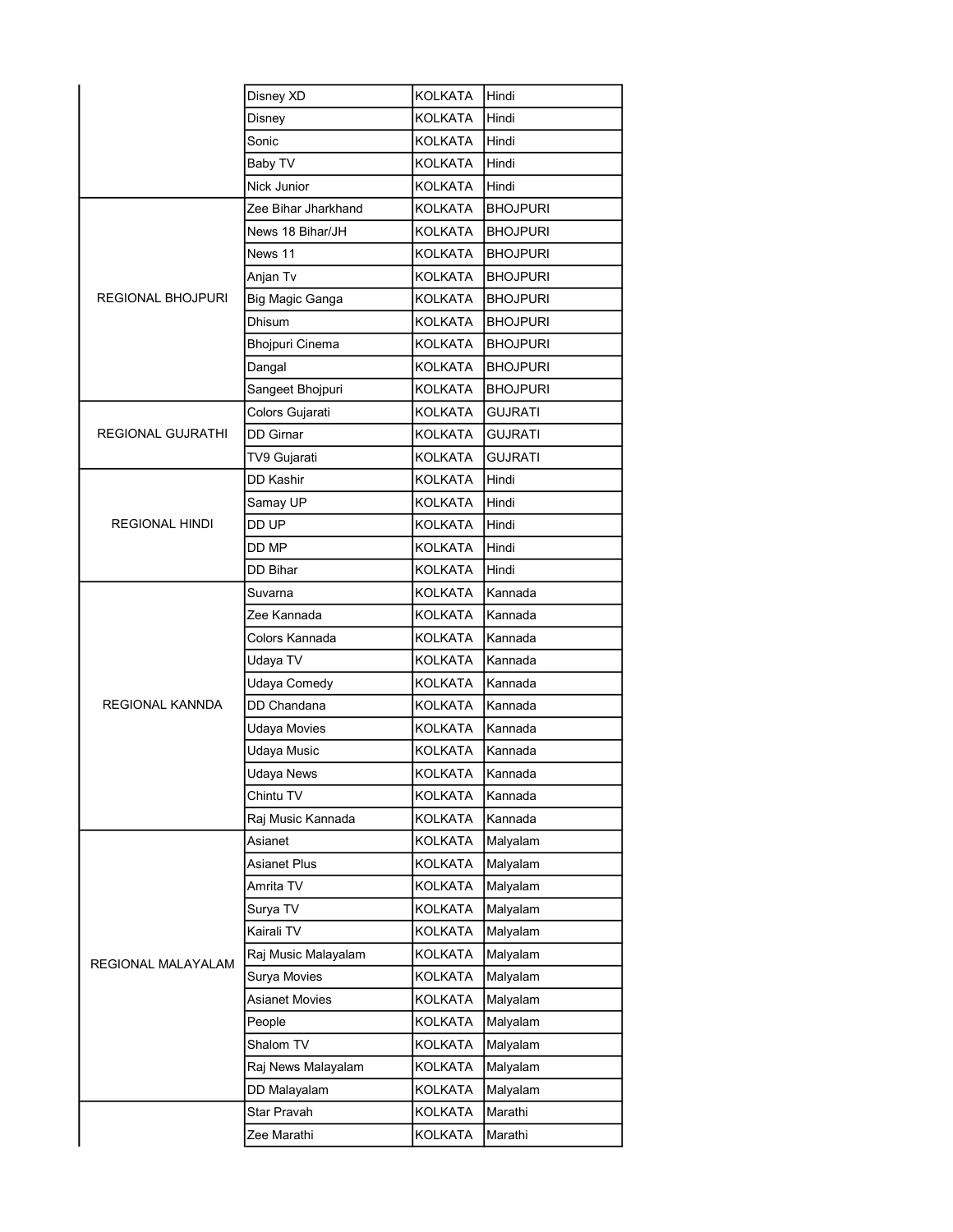|                         | Colors Marathi      | KOLKATA        | Marathi      |
|-------------------------|---------------------|----------------|--------------|
| <b>REGIONAL MARATHI</b> | DD Sahyadri         | KOLKATA        | Marathi      |
|                         | Zee Talkies         | KOLKATA        | Marathi      |
|                         | ABP Majha           | KOLKATA        | Marathi      |
|                         | News18 Lokmat       | KOLKATA        | Marathi      |
|                         | Himalayan Voice     | KOLKATA        | North east   |
|                         | DD NE               | KOLKATA        | North east   |
| REGIONAL NORTH EAST     | Ramdhenu            | KOLKATA        | North east   |
|                         | Rang                | KOLKATA        | North east   |
|                         | Prag News           | KOLKATA        | North east   |
|                         | <b>News Live</b>    | KOLKATA        | North east   |
|                         | Zee Kalinga News    | KOLKATA        | ORIYA        |
|                         | Colors Oriya        | KOLKATA        | <b>ORIYA</b> |
|                         | O TV                | <b>KOLKATA</b> | ORIYA        |
|                         | Tarang TV           | KOLKATA        | ORIYA        |
|                         | <b>Tarang Music</b> | KOLKATA        | ORIYA        |
|                         | Prarthana TV        | KOLKATA        | <b>ORIYA</b> |
| REGIONAL ORIYA          | DD Oriya            | KOLKATA        | ORIYA        |
|                         | MBC TV              | KOLKATA        | ORIYA        |
|                         | Kanak               | KOLKATA        | <b>ORIYA</b> |
|                         | News 18 Oriya       | KOLKATA        | <b>ORIYA</b> |
|                         | ZeeSarthak TV       | KOLKATA        | ORIYA        |
|                         | News World Odisha   | KOLKATA        | <b>ORIYA</b> |
|                         | News 7              | KOLKATA        | ORIYA        |
|                         | Alankar             | KOLKATA        | ORIYA        |
|                         | PTC Punjabi         | KOLKATA        | Punjabi      |
|                         | DD Punjabi          | KOLKATA        | Punjabi      |
|                         | 9X Tashan           | KOLKATA        | Punjabi      |
| <b>REGIONAL PUNJABI</b> | Mh1 Shradda         | KOLKATA        | Punjabi      |
|                         | Zee Punjabi         | KOLKATA        | Punjabi      |
|                         | Time TV             | KOLKATA        | Punjabi      |
|                         | PTC News            | KOLKATA        | Punjabi      |
| REGIONAL RAJASTHANI     | DD Rajasthan        | KOLKATA        | Hindi        |
|                         | Zee Rajasthan       | KOLKATA        | Hindi        |
|                         | <b>Disney Tamil</b> | KOLKATA        | Tamil        |
|                         | Star Vijay          | KOLKATA        | Tamil        |
|                         | Zee Tamil           | KOLKATA        | Tamil        |
|                         | Kalaignar TV        | <b>KOLKATA</b> | Tamil        |
|                         | Makkal TV           | <b>KOLKATA</b> | Tamil        |
|                         | Sirippoli           | KOLKATA        | Tamil        |
|                         | DD Podhigai         | KOLKATA        | Tamil        |
|                         | Raj News Tamil      | KOLKATA        | Tamil        |
|                         | Isai Aruvi          | KOLKATA        | Tamil        |
| <b>REGIONAL TAMIL</b>   | Raj TV              | KOLKATA        | Tamil        |
|                         | Sun Music           | KOLKATA        | Tamil        |
|                         | Sun news            | KOLKATA        | Tamil        |
|                         | Sun TV              | KOLKATA        | Tamil        |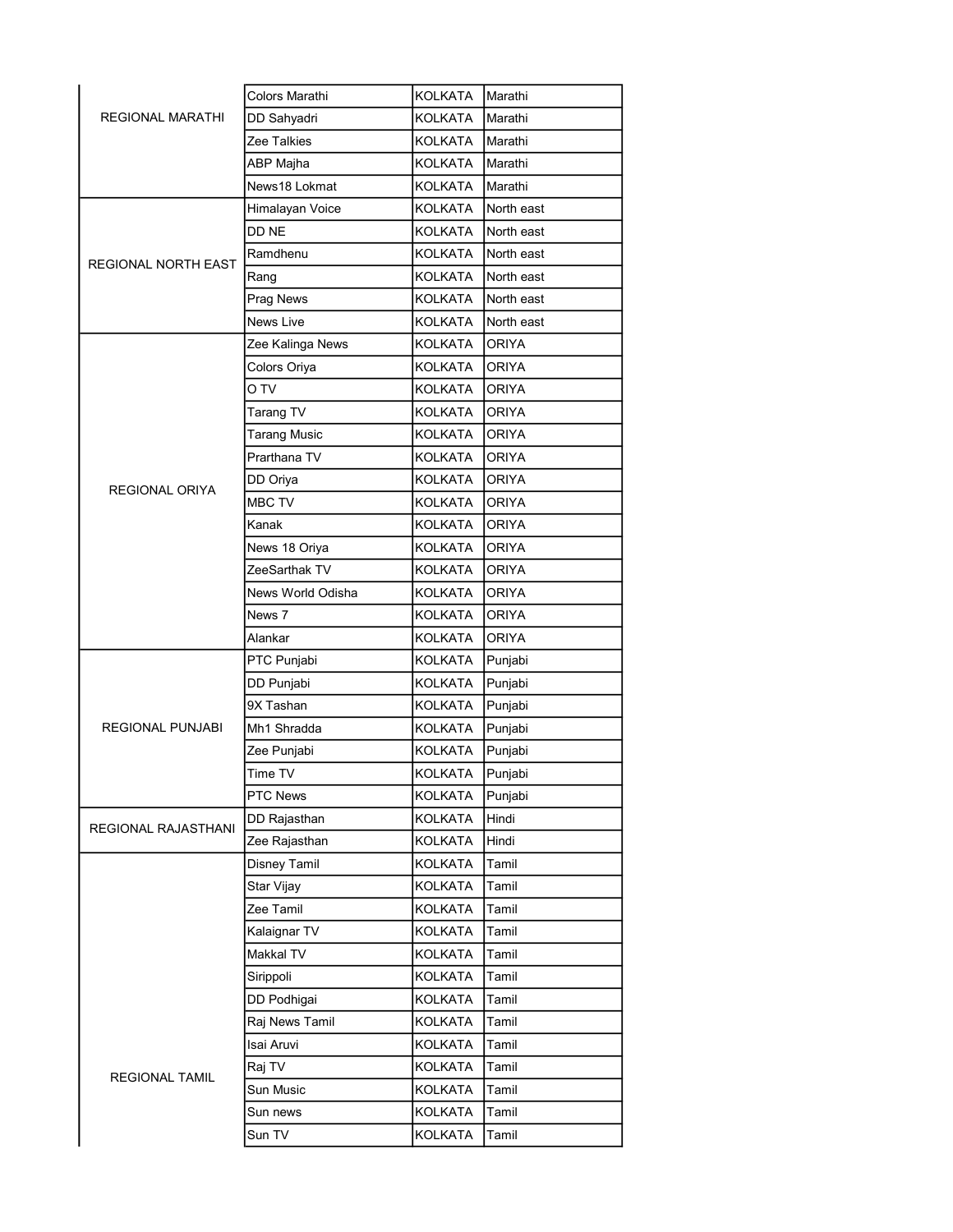|                        | Pogo Tamil               | <b>KOLKATA</b> | Tamil       |
|------------------------|--------------------------|----------------|-------------|
|                        | Nick Tamil               | <b>KOLKATA</b> | Tamil       |
|                        | Cartoon Network Tamil    | <b>KOLKATA</b> | Tamil       |
|                        | Raj Digital Plus         | <b>KOLKATA</b> | Tamil       |
|                        | Sri Sankara              | KOLKATA        | Tamil       |
|                        | Discovery Tamil          | KOLKATA        | Tamil       |
|                        | Chutti TV                | KOLKATA        | Tamil       |
|                        | <b>SVBC</b>              | KOLKATA        | Telugu      |
|                        | Gemini TV                | KOLKATA        | Telugu      |
|                        | Zee Telugu               | <b>KOLKATA</b> | Telugu      |
|                        | ETV Telugu               | KOLKATA        | Telugu      |
|                        | Maa Gold                 | KOLKATA        | Telugu      |
|                        | Raj Music Telugu         | KOLKATA        | Telugu      |
|                        | Maa TV                   | <b>KOLKATA</b> | Telugu      |
|                        | <b>ETV AndhraPradesh</b> | KOLKATA        | Telugu      |
|                        | DD Saptagiri             | KOLKATA        | Telugu      |
|                        | Gemini Movies            | KOLKATA        | Telugu      |
|                        | Maa Movies               | KOLKATA        | Telugu      |
| <b>REGIONAL TELEGU</b> | Raj News Telugu          | KOLKATA        | Telugu      |
|                        | Gemini Music             | KOLKATA        | Telugu      |
|                        | TV9 Telugu               | KOLKATA        | Telugu      |
|                        | Sakshi TV                | KOLKATA        | Telugu      |
|                        | Vissa TV                 | KOLKATA        | Telugu      |
|                        | Cartoon Network Telugu   | KOLKATA        | Telugu      |
|                        | Nick Telugu              | KOLKATA        | Telugu      |
|                        | Disney Telugu            | KOLKATA        | Telugu      |
|                        | <b>Bhakti TV</b>         | KOLKATA        | Telugu      |
|                        | Andhra Joti              | KOLKATA        | Telugu      |
|                        | Khushi Tv                | KOLKATA        | Telugu      |
|                        | Maa Music                | KOLKATA        | Telugu      |
|                        | News 18 Urdu             | <b>KOLKATA</b> | URDU        |
|                        | Zee Salaam               | KOLKATA        | <b>URDU</b> |
| REGIONAL URDU          | I Plus                   | KOLKATA        | URDU        |
|                        | DD Urdu                  | KOLKATA        | <b>URDU</b> |
|                        | <b>Munsif News</b>       | KOLKATA        | <b>URDU</b> |
|                        | <b>DD Sports</b>         | KOLKATA        | Hindi       |
|                        | SS <sub>1</sub>          | KOLKATA        | English     |
|                        | SS <sub>2</sub>          | KOLKATA        | English     |
|                        | SS Hindi 1               | KOLKATA        | English     |
|                        | SS Select 1              | KOLKATA        | English     |
|                        | SS Select 2              | KOLKATA        | English     |
|                        | Sony Six                 | KOLKATA        | English     |
| <b>SPORTS</b>          | Sony ESPN                | KOLKATA        | Hindi       |
|                        | Sony Ten 1               | KOLKATA        | English     |
|                        | Sony Ten 2               | KOLKATA        | English     |
|                        | Sony Ten 3               | KOLKATA        | Hindi       |
|                        | <b>Dsport</b>            | <b>KOLKATA</b> | Hindi       |
|                        |                          |                |             |